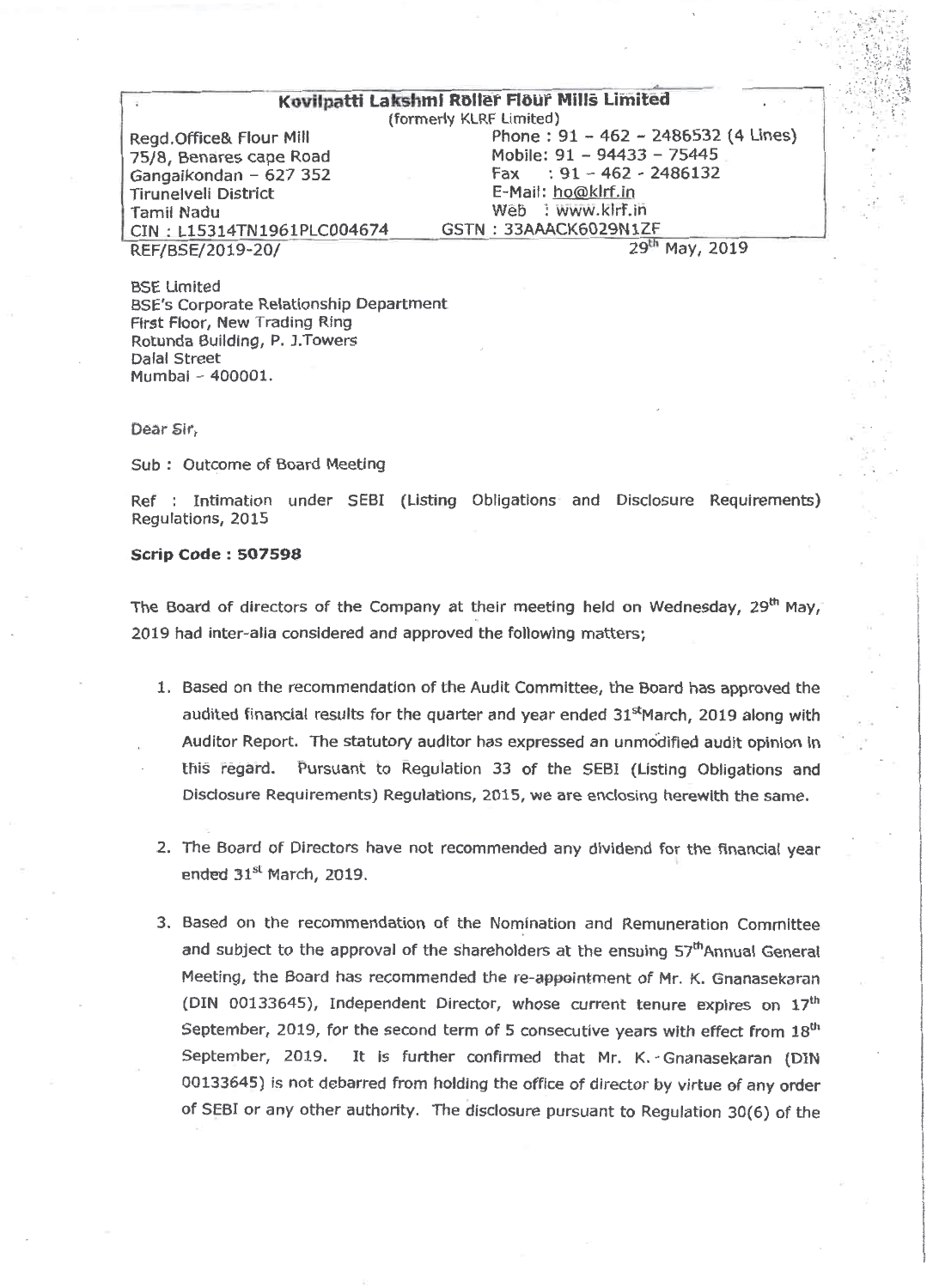SEBI (Listing Obligations and Disclosure Requirements) Regulations, 2015 is enclosed herewith as Annexure-A.

4. The 57<sup>th</sup> Annual General Meeting of the shareholders of the company is scheduled to be held on Monday, 16<sup>th</sup> September, 2019 and the Register of members will be closed from  $10^{th}$  September, 2019 to  $16^{th}$  September, 2019 (both days inclusive) for the purpose of the Annual General Meeting.

The Board Meeting commenced at 10.30 AM and concluded at 1.45 PM.

Kindly take the same on record. Thanking you,

Yours faithfully, For Kovilpatti Lakshmi Roller Flour Mills Limited

 $SP<sub>cm</sub>$  m Company Secretary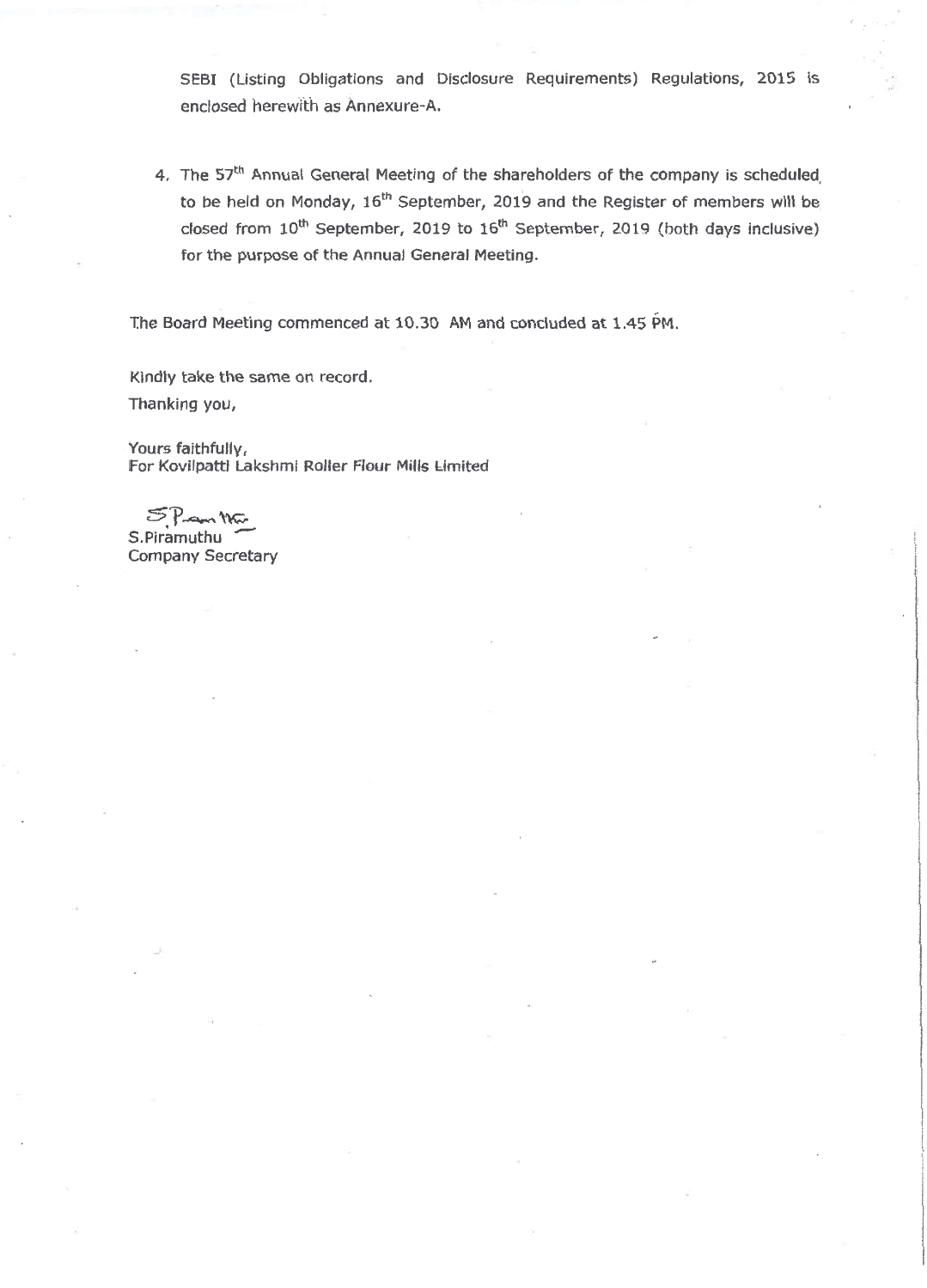## Annexure-A

Information about re-appointment of Independent Director (Second Term)

| Name of the Director                                                                             | Mr.K.Gnanasekaran                                                                                                                                                                                                                                                                                                                                      |
|--------------------------------------------------------------------------------------------------|--------------------------------------------------------------------------------------------------------------------------------------------------------------------------------------------------------------------------------------------------------------------------------------------------------------------------------------------------------|
| <b>DIN</b>                                                                                       | DIN 00133645                                                                                                                                                                                                                                                                                                                                           |
| Reason for change                                                                                | Re-appointment                                                                                                                                                                                                                                                                                                                                         |
| Date of appointment /<br>cessation & terms of<br>appointment                                     | Subject to approval of the shareholders at the ensuing<br>Annual General Meeting and based on recommendation of<br>the Nomination and Remuneration Committee, the Board has<br>recommended the re-appointment of Mr.K.Gnanasekaran as<br>an Independent Director for the second term of five years<br>commencing from 18 <sup>th</sup> September, 2019 |
| Brief Profile (in case of<br>appointment)                                                        | Mr.K.Gnanasekaran is a Chartered Accountant and is having<br>40 years experience in the field of finance and accounts. He<br>is presently the Non-Executive Non Independent Director of<br>the Company.                                                                                                                                                |
| Disclosure of<br>relationships between<br>directors (in case of<br>appointment of a<br>director) | Mr.K.Gnanasekaran is not related to any of the Directors of<br>the Company.                                                                                                                                                                                                                                                                            |

For Kovilpatti Lakshmi Roller Flour Mills Limited

S.Piramuthu Company Secretary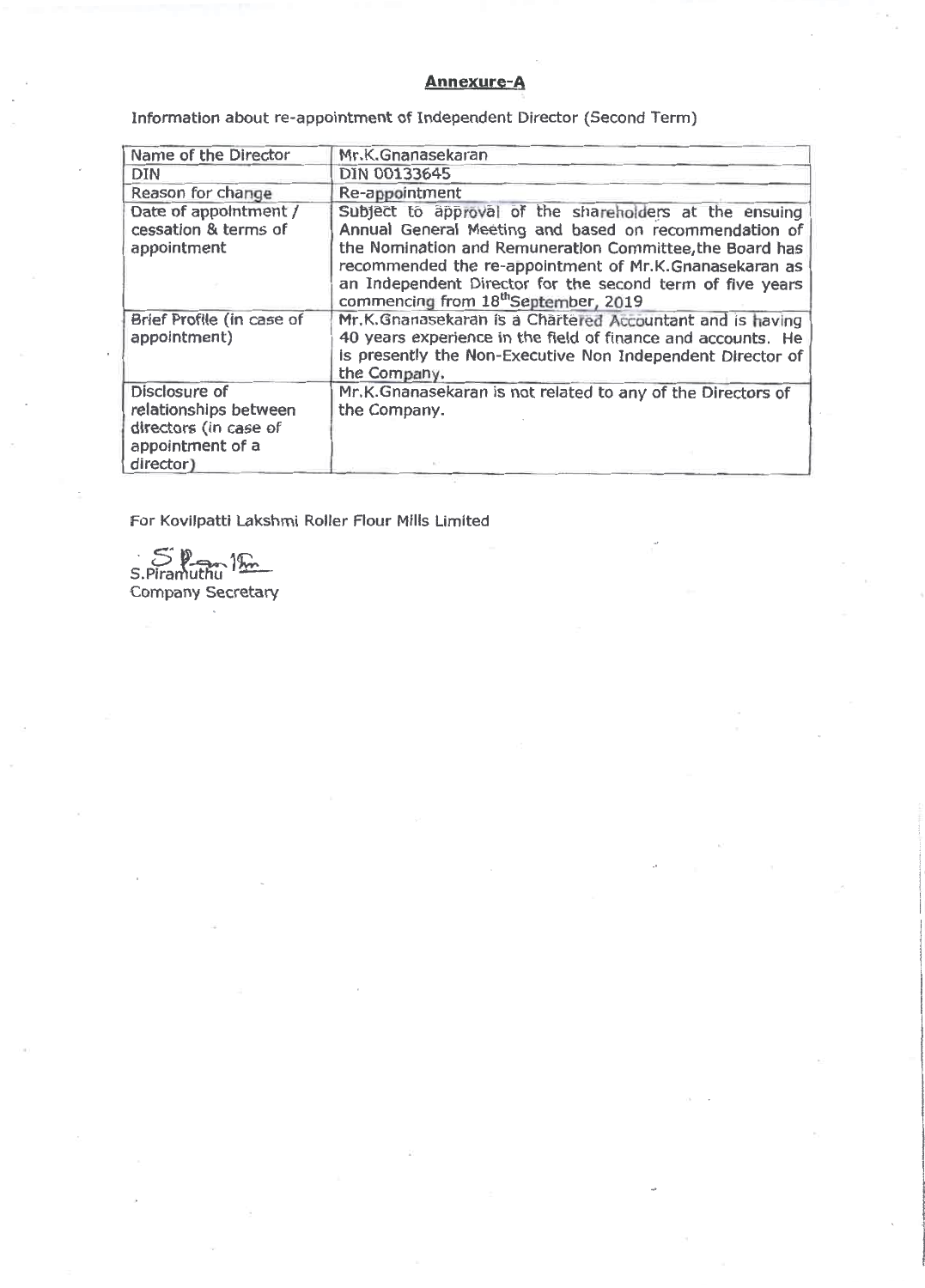# Kovilpatti Lakshmi Roller Flour Mills Limited

(formerly KLRF Limited)

Regd.Office & Flour Mill 75/8, Benares cape Road Gangaikondan - 627 352 Tirunelveli District Tamil Nadu CIN : L15314TN1961PLC004674 FN/01/SEC/2019-20/

Phone : 91 - 462 - 2486532 (4 Lines) Mobile: 91 - 94433 - 75445 Fax :  $91 - 462 - 2486132$ E-Mail: ho@klrf.in Web : www.kirf.in GSTN 33AAACK6029N1ZF

BSE Limited BSE's Corporate Relationship Department First Floor, New Trading Ring Rotunda Building, P. ).Towers Dalai Street Mumbai - 400001.

29<sup>th</sup> May, 2019

Dear Sir,

Sub Declaration in respect of unmodified opinion on audited financial statements for the financial year ended 31st March, 2019

Pursuant to Regulation 33 3(d) of SEBI (Listing Obligations and Disclosure Requirements) Regulations, 2015, we hereby declare and confirm that the Statutory Auditor of the Company M/s Arun & Co., Chartered Accountant, has issued an unmodified audit report on financial results of the company for the financial year ended 31<sup>st</sup> March, 2019.

Please take the above on record.

Thanking you,

Yours faithfully For Kovilpatti Lakshmi Roller Flour Mills Limited

Indi

K.R.Badrinarayanan Chief Financial Officer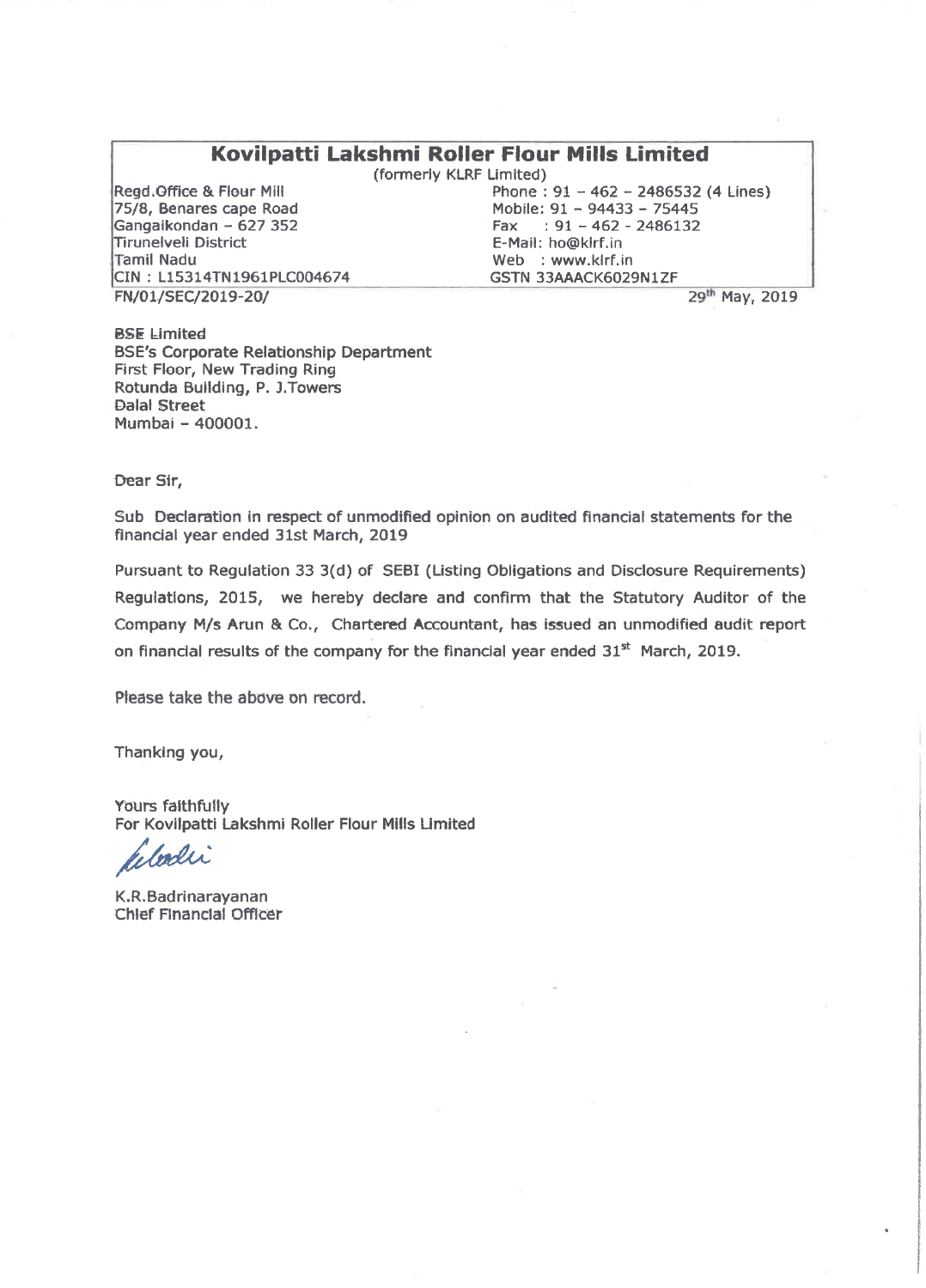ARUN & CO CA. A. ARUN, B.Com, F.C.A, CISA(USA)<br>CHARTERED ACCOUNTANTS



Independent Auditor's Report on Standalone Quarterly and Annual Financial Results

of

M/s. Kovilpatti Lakshmi Roller Flour Mills Limited (formerly KLRF Limited) Pursuant to the Regulation 33on the SEBI (Listing Obligations and Disclosure Requirements) Regulations, 2015

The Board of Directors Kovilpatti Lakshmi Roller Flour Mills Limited Gangaikondan-627352

> 1 I have audited the accompanying Statement of quarterly and annual financial results of Kovilpatti Lakshmi Roller Flour Mills Limited (the "Company") for the quarter ended and year ended March 31, 2019, together with the relevant notes thereon (the 'Statement')

The Statement has been prepared by the Company pursuant to Regulation 33 of the Securities and Exchange Board of India (Listing Obligations and Disclosure Requirements) Regulations, 2015 (the "Listing Regulations, 2015") read with SEBI circular dated July 5, 2016, which has been initialed by me for identification purposes.

This Statement, which is the responsibility of the Company's Management and is approved by the Board of Directors has been compiled from the related financial statements which has been prepared in accordance with the recognition and measurement principles laid down in Indian Accounting Standards (hid AS), prescribed under Section 133 of the Companies Act, 2013,read with relevant rules issued thereunder and other accounting principles generally accepted in India. My responsibility is to express an opinion on the Statement based on my audits of such standalone Ind AS financial statements.

2 I conducted my audit in accordance with the Standards on Auditing issued by The Institute of Chartered Accountants of India. Those standards require that I plan and perform the audit to obtain reasonable assurance about whether the financial results are free of material misstatements.

An audit involves performing procedures to obtain audit evidence about the amounts and the disclosure in the statement. The procedures selected depend on the auditor's judgment, including the assessment of the risks of material misstatements of the statement, whether due to fraud or error. In making those risk assessments, the auditor considers internal control relevant to the company's preparation and fair presentation of the statement in order to design audit procedure that are appropriate in the circumstances, but not for the purpose of expressing an opinion on the effectiveness of the company's internal control. An audit also includes evaluating the appropriateness of the accounting policies used and the reasonableness of the accounting estimates made by the management, as well as evaluating the overall presentation of the statement.

I believe that the audit evidence I have obtained is sufficient and appropriate to provide a basis for my audit opinion.



1/1, Mela Kula Pilliyar Kovil Street I Mela Kulavanigarpuram I South Bye Pass Road | Kuruchi, Tirunelveli - 627005. Phone: 91-89405-04000 1 Molz: 91-81485-86886 I Email: aarunca11@gmail.com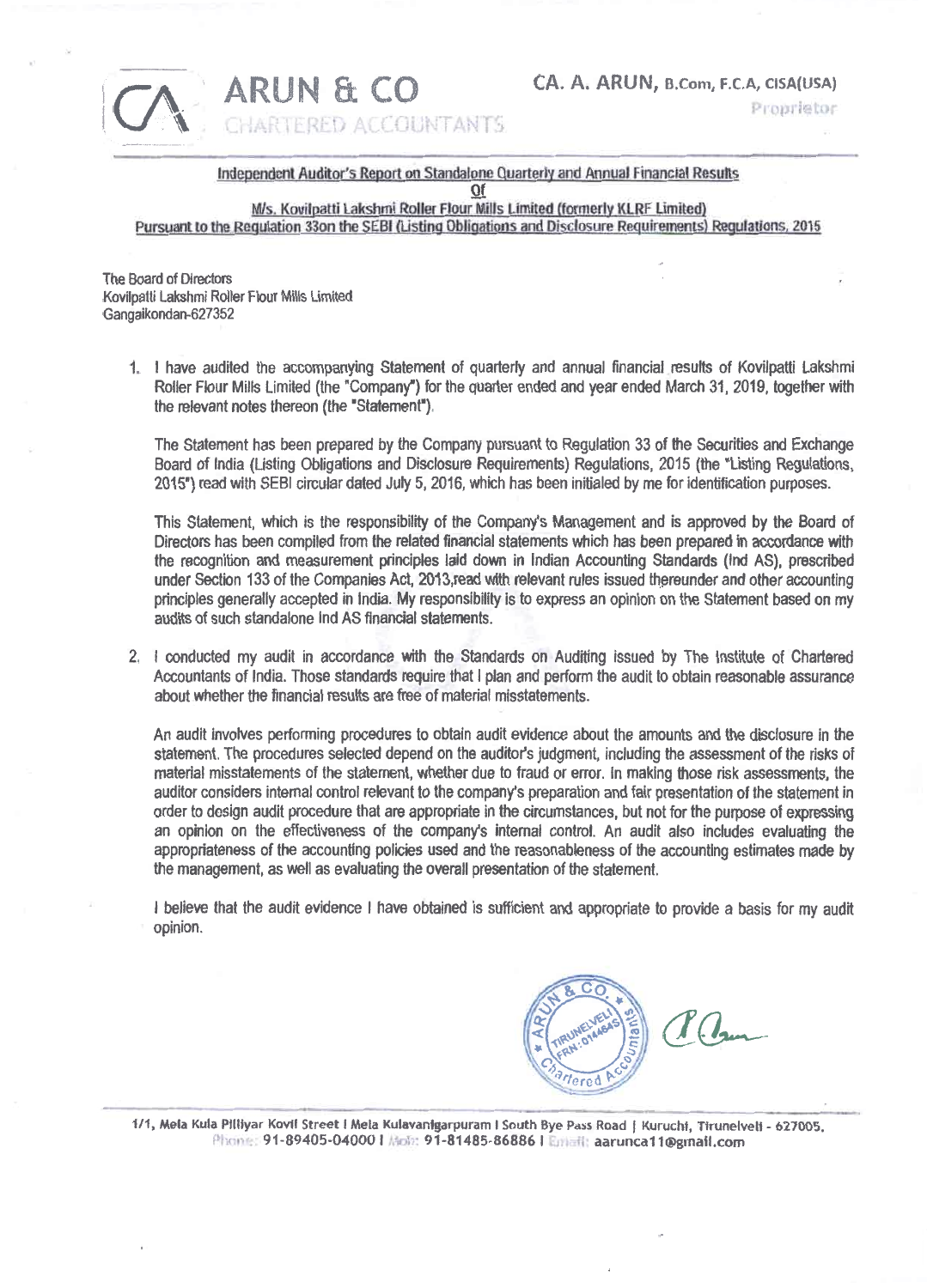

ARUN & CO<br>CHARTERED ACCOUNTANTS

- 3. In my opinion and to the best of my information and according to the explanations given to me, the statement:
	- a) is presented in accordance with the requirements of Regulation 33 of the SEBI (Listing Obligations and Disclosure Requirements) Regulations, 2015, as modified by Circular No. CIR/CFD/FAC/62/2016 dated 5th July 2016; and
	- b) give a true and fair view in conformity with the aforesaid Indian Accounting Standards and other accounting principles generally accepted in India of the net profit, total comprehensive income and other financial information of the company for the quarter and Year ended 31St March 2019.
- 4. The statement include the results of the quarter ended 31st March 2019 being the balancing figure between audited figures in respect of the full financial year and the audited year to date figures up to the third quarter of the current financial year

### For ARUN & CO CHARTERED ACCOUNTANTS



1/1, Mela Kula Piliiyar Kovil Street I Mela Kulavanigarpuram I South Bye Pass Road | Kuruchi, Tirunelveli - 627005.. Phone: 91-89405-04000 | Mob: 91-81485-86886 | Email: aarunca11@gmail.com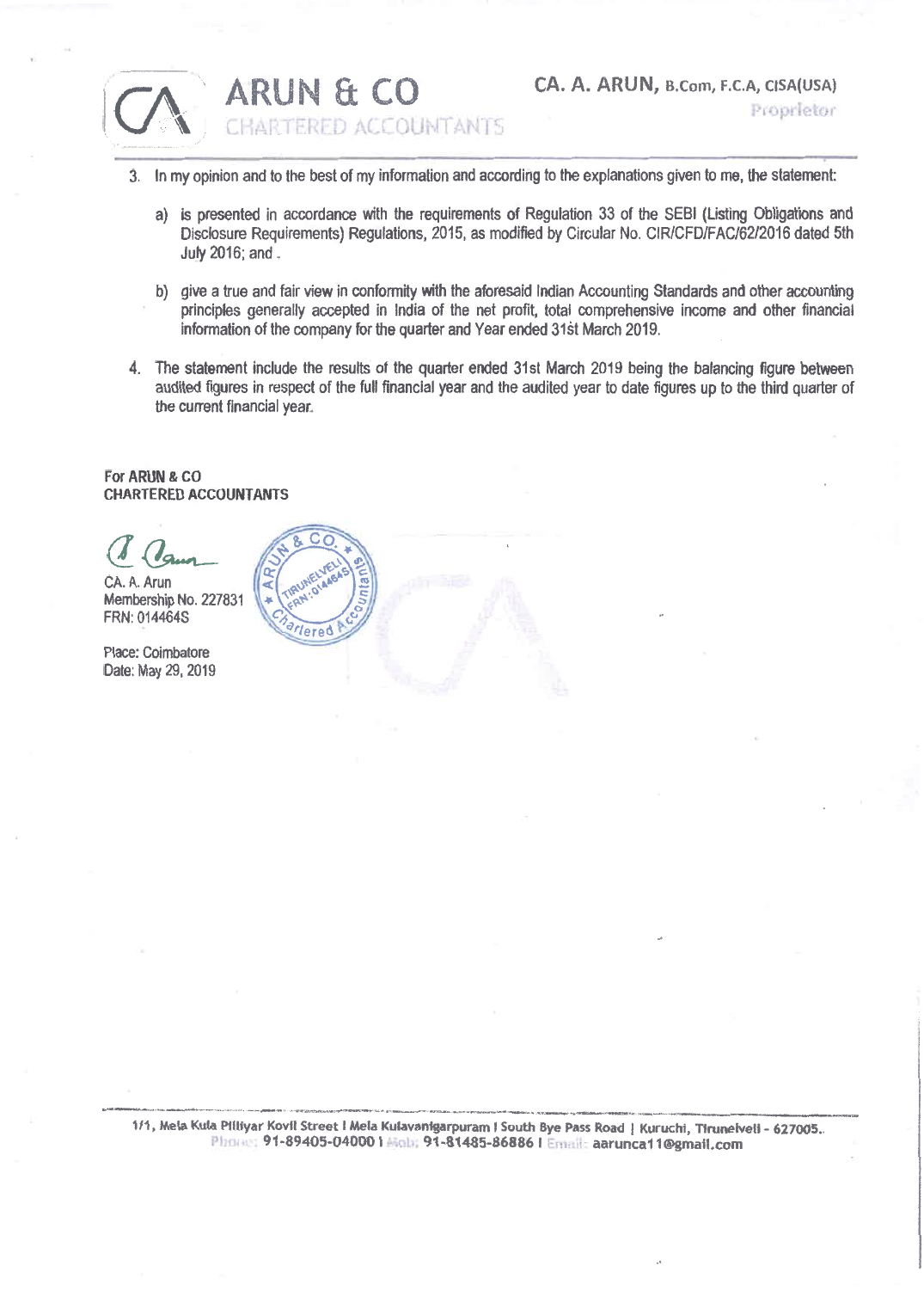|                | Kovilpatti Lakshmi Roller Flour Mills Limited (formerly KLRF Limited)                |                            |                          |                |                |                |  |
|----------------|--------------------------------------------------------------------------------------|----------------------------|--------------------------|----------------|----------------|----------------|--|
|                | Regd. Office: 75/8, Benares Cape Road, Gangaikondan - 627352<br>ž.                   |                            |                          |                |                |                |  |
|                | Telephone: 0462-2486532  Fax: 0462-2486132  E-mail: ho@kirf.in  Website: www.klrf.in |                            |                          |                |                |                |  |
|                |                                                                                      | CIN: L15314TN1961PLC004674 |                          |                |                |                |  |
|                | Statement of Audited Financial Results for the Quarter and Year ended March 31, 2019 |                            |                          |                |                |                |  |
| S <sub>l</sub> | <b>Particulars</b><br>Three months ended                                             |                            |                          |                |                | Year ended     |  |
| <b>No</b>      |                                                                                      | December 31,               |                          |                |                |                |  |
|                |                                                                                      | March 31, 2019             | 2018                     | March 31, 2018 | March 31, 2019 | March 31, 2018 |  |
|                |                                                                                      | (Audited)                  | (unaudited)              | (Audited)      | (Audited)      | (Audited)      |  |
|                | <b>Income from Operations</b>                                                        |                            |                          |                |                |                |  |
| 1              | (a) Revenue from operations                                                          | 5,323.42                   | 6,163.19                 | 5,393.51       | 23,157.40      | 21,970.51      |  |
| $\overline{2}$ | (b) Other Income (Net)                                                               | 46.38                      | 3.63                     | 2.31           | 79.01          | 27.67          |  |
| $\overline{3}$ | Total Revenue (1+2)                                                                  | 5,369.80                   | 6,166.82                 | 5,395.82       | 23,236.41      | 21,998.18      |  |
| 4              | <b>Expenses</b>                                                                      |                            |                          |                |                |                |  |
|                | a) Cost of materials consumed                                                        | 3,583.24                   | 4,342.92                 | 3,630.52       | 15,936.52      | 14,214.55      |  |
|                | b) Purchase of Stock in Trade                                                        | 1.06                       | 1.73                     |                | 3.43           |                |  |
|                | c) Changes in inventories of finished goods, Stock in Trade & Work in<br>progress    | 72.29                      | (118.58)                 | (34.34)        | (193.48)       | 42.38          |  |
|                | d) Excise duty expense                                                               |                            | $\overline{\phantom{a}}$ |                |                | 239.19         |  |
|                | e) Employees benefits expense                                                        | 301.66                     | 321.31                   | 299.10         | 1,251.23       | 1,160.04       |  |
|                | f) Finance Cost                                                                      | 135.98                     | 167.78                   | 188,78         | 624.20         | 718.00         |  |
|                | g) Depreciation and amortisation expense                                             | 104.84                     | 107.39                   | 69.17          | 378.96         | 307.62         |  |
|                | h) Other expenses                                                                    | 1,325.34                   | 1,420.71                 | 1,485.17       | 5,430.93       | 5,213.02       |  |
|                | <b>Total Expenses</b>                                                                | 5,524.41                   | 6,243.26                 | 5,638.40       | 23,431.79      | 21,894.80      |  |
| 5<br>6         | Profit / (loss) before exceptional items and tax (3-4)<br><b>Exceptional items</b>   | (154.61)                   | (76.44)                  | (242.58)       | (195.38)       | 103.38         |  |
| $\overline{7}$ | Profit / (Loss) before tax (5+6)                                                     | (154.61)                   | (76.44)                  | (242.58)       | (195.38)       | 103.38         |  |

 $\frac{1}{L}$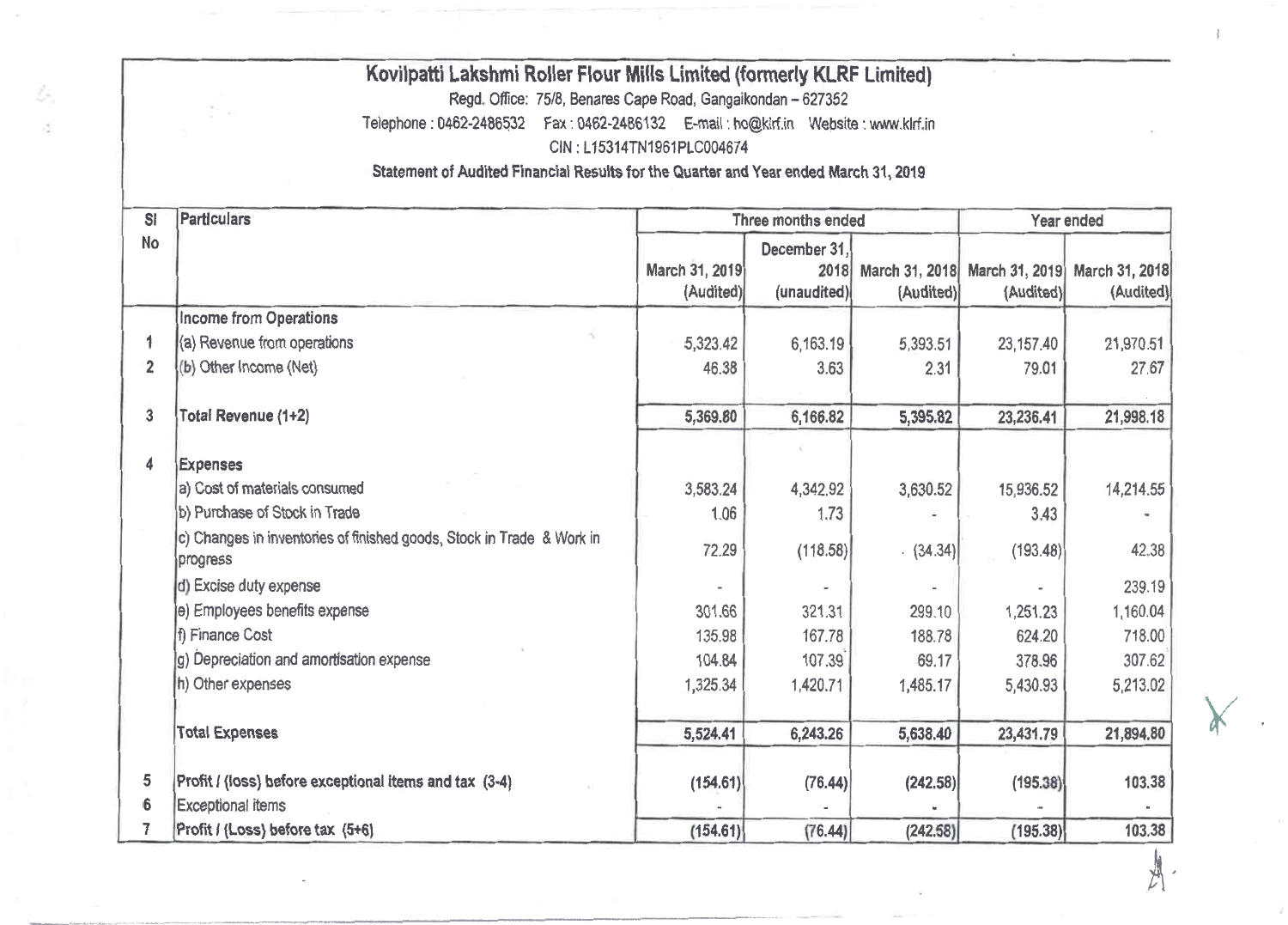| SI | <b>Particulars</b>                                                    | Three months ended          |                                     |                             | Year ended |                                            |  |
|----|-----------------------------------------------------------------------|-----------------------------|-------------------------------------|-----------------------------|------------|--------------------------------------------|--|
| No |                                                                       | March 31, 2019<br>(Audited) | December 31,<br>2018<br>(unaudited) | March 31, 2018<br>(Audited) | (Audited)  | March 31, 2019 March 31, 2018<br>(Audited) |  |
| 8  | <b>Tax expense</b>                                                    |                             |                                     |                             |            |                                            |  |
|    | Current tax                                                           |                             | (10.81)                             | (42.51)                     |            | 102.00                                     |  |
|    | Deferred tax                                                          | (38.87)                     | (10.45)                             | (127.26)                    | (50.21)    | (156.61)                                   |  |
|    |                                                                       |                             |                                     |                             |            |                                            |  |
|    | <b>Total Tax Expenses</b>                                             | (38.87)                     | (21.26)                             | (169.77)                    | (50.21)    | (54.61)                                    |  |
| 9  | Profit / (Loss) for the period from continuing operations (7-8)       | (115.74)                    | (55.18)                             | (72.81)                     | (145.17)   | 157.99                                     |  |
| 10 | Profit / (Loss) from discontinued operations                          |                             |                                     |                             |            |                                            |  |
| 11 | Tax expense of discontinued operations                                |                             |                                     |                             |            |                                            |  |
| 12 | Profit / (Loss) from discontinued operations (after tax) (10-11)      |                             |                                     |                             |            |                                            |  |
| 13 | Profit / (Loss) for the period (9+12)                                 | (115.74)                    | (55.18)                             | (72.81)                     | (145.17)   | 157.99                                     |  |
| 14 | Other comprehensive income, net of income tax                         |                             |                                     |                             |            |                                            |  |
|    | a) (i) items that will not be reclassified to profit or loss          | 14.59                       | (3.95)                              | (13.56)                     | 1.73       | (17.82)                                    |  |
|    | (ii) income tax relating to items that will not be reclassified to    |                             |                                     |                             |            |                                            |  |
|    | profit or loss                                                        | 0.48                        | (2.48)                              | 3.77                        | (0.48)     | 5.18                                       |  |
|    | b) (i) items that will be reclassified to profit or loss              |                             |                                     |                             |            |                                            |  |
|    | (ii) income tax relating to items that will be reclassified to        |                             |                                     |                             |            |                                            |  |
|    | profit or loss                                                        | $\blacksquare$              |                                     | $\ddot{\phantom{a}}$        |            |                                            |  |
|    | Total other comprehensive income, net of income tax                   | 15.07                       | (6.43)                              | (9.79)                      | 1.25       | (12.64)                                    |  |
| 15 | Total comprehensive income for the period (13+14) (Comprising Profit) |                             |                                     |                             |            |                                            |  |
|    | (Loss) and other Comprehensive Income for the period                  | (100.67)                    | (61.61)                             | (82.60)                     | (143.92)   | 145.35                                     |  |
|    |                                                                       |                             |                                     |                             |            |                                            |  |

 $\label{eq:2.1} \frac{1}{2} \sum_{i=1}^n \frac{1}{2} \sum_{j=1}^n \frac{1}{2} \sum_{j=1}^n \frac{1}{2} \sum_{j=1}^n \frac{1}{2} \sum_{j=1}^n \frac{1}{2} \sum_{j=1}^n \frac{1}{2} \sum_{j=1}^n \frac{1}{2} \sum_{j=1}^n \frac{1}{2} \sum_{j=1}^n \frac{1}{2} \sum_{j=1}^n \frac{1}{2} \sum_{j=1}^n \frac{1}{2} \sum_{j=1}^n \frac{1}{2} \sum_{j=1}^n \frac{$ 

 $\sim$ 

 $\mathcal{Z}^{\mathcal{C}}$ 

J.

 $\mathcal{A}$  .

 $\langle \bar{w} \rangle$ 

 $u=-\pi$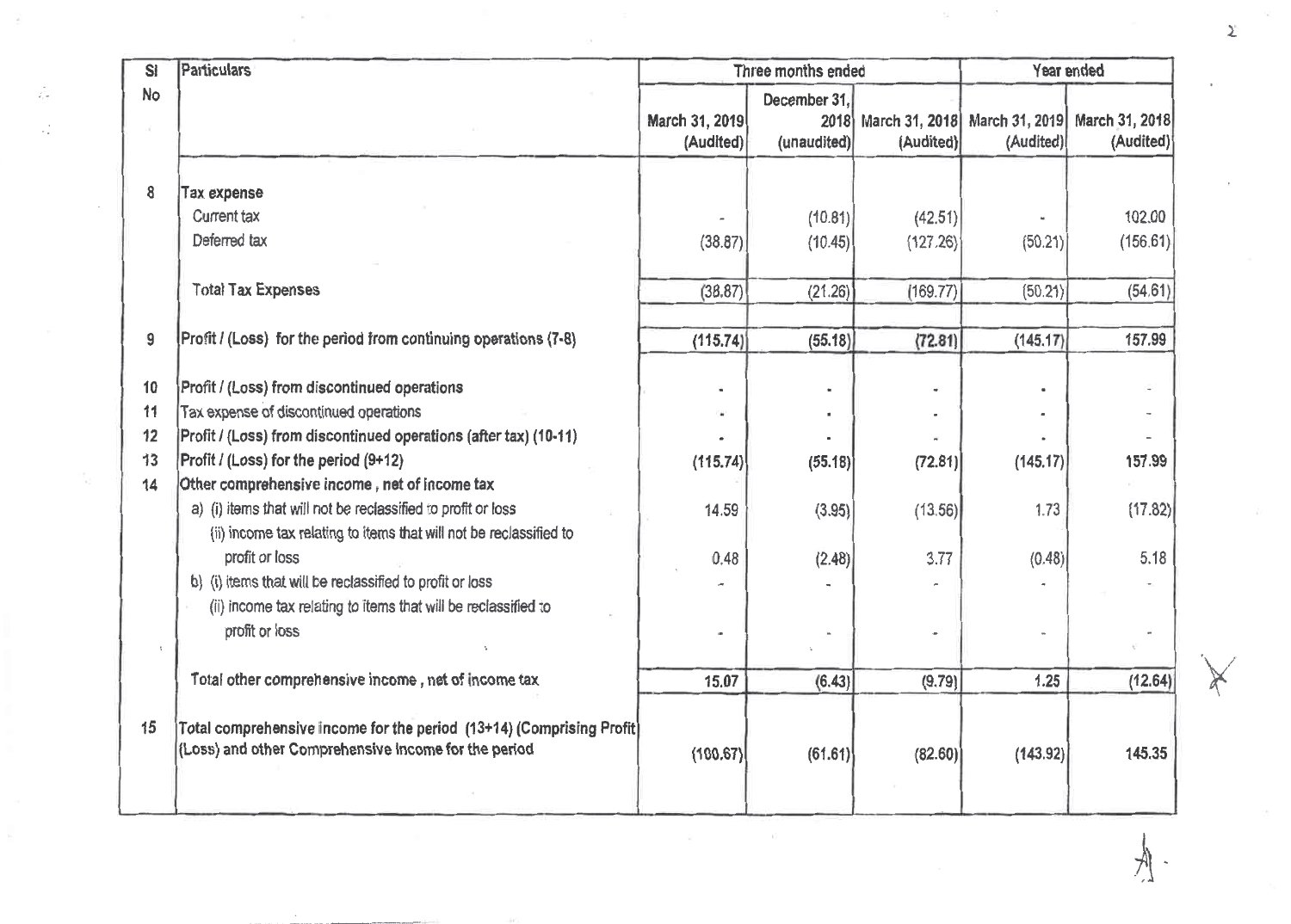| S <sub>1</sub>           | Particulars                                                                                                                                                                                                                                                                                                                                                                                                                                                                                                                                                                | Three months ended<br>Year ended |              |           |                                              |           |
|--------------------------|----------------------------------------------------------------------------------------------------------------------------------------------------------------------------------------------------------------------------------------------------------------------------------------------------------------------------------------------------------------------------------------------------------------------------------------------------------------------------------------------------------------------------------------------------------------------------|----------------------------------|--------------|-----------|----------------------------------------------|-----------|
| <b>No</b>                |                                                                                                                                                                                                                                                                                                                                                                                                                                                                                                                                                                            |                                  | December 31, |           |                                              |           |
|                          |                                                                                                                                                                                                                                                                                                                                                                                                                                                                                                                                                                            | March 31, 2019                   | 2018         |           | March 31, 2018 March 31, 2019 March 31, 2018 |           |
|                          |                                                                                                                                                                                                                                                                                                                                                                                                                                                                                                                                                                            | (Audited)                        | (unaudited)  | (Audited) | (Audited)                                    | (Audited) |
| 16                       | Paid-up equity share capital                                                                                                                                                                                                                                                                                                                                                                                                                                                                                                                                               | 554,15                           | 554.15       | 554.15    | 554.15                                       | 554.15    |
|                          | Face value per share (Rs)                                                                                                                                                                                                                                                                                                                                                                                                                                                                                                                                                  | 10,00                            | 10.00        | 10.00     | 10,00                                        | 10.00     |
| 17                       | Earning per share (Rs) (not annualised)                                                                                                                                                                                                                                                                                                                                                                                                                                                                                                                                    |                                  |              |           |                                              |           |
|                          | - Basic                                                                                                                                                                                                                                                                                                                                                                                                                                                                                                                                                                    | (2.09)                           | (1.11)       | (1.45)    | (2.62)                                       | 3.15      |
|                          | - Diluted                                                                                                                                                                                                                                                                                                                                                                                                                                                                                                                                                                  | (2.09)                           | (1.11)       | (1.45)    | (2.62)                                       | 3,15      |
|                          |                                                                                                                                                                                                                                                                                                                                                                                                                                                                                                                                                                            |                                  |              |           |                                              |           |
| Notes:<br>$\overline{2}$ | In accordance with SEBI (Listing Obligations and Disclosure Requirements) Regulations 2015, the above financial results for the quarter and year ended March 31,<br>2019 as reviewed and recommended by the Audit Committee of the Board, has been approved by the Board of Directors at its meeting held on May 29, 2019. The<br>statutory auditor has expressed an unmodified audit opinion on these results.<br>The statement has been prepared in accordance with the Companies (Indian Accounting Standards) Rules, 2015 (Ind AS) prescribed under Section 133 of the |                                  |              |           |                                              |           |
|                          | Companies Act, 2013 (as amended) and other recognised accounting practices and policies to the extent applicable.                                                                                                                                                                                                                                                                                                                                                                                                                                                          |                                  |              |           |                                              |           |
| 3                        | Post the applicability of Goods and Services Tax (GST with effect from July 1, 2017, revenue from operations are required to be disclosed net of GST in accordance<br>with the requirements of Ind AS. Accordingly, the revenue from operations for the year ended March 31, 2019 are not comparable with the corresponding previous<br>year in the above financial results which are reported inclusive of excise duty,                                                                                                                                                   |                                  |              |           |                                              |           |
| 4                        | The figures for the quarter ended March 31, 2019 and March 31, 2018 are the balancing figures between audited figures in respect of the full financial year and<br>unaudited published figures in respect of the financial results upto the third quarter of the respective financial years.                                                                                                                                                                                                                                                                               |                                  |              |           |                                              |           |
| 5                        | Figures for the corresponding quarter / period ended have been regrouped wherever necessary                                                                                                                                                                                                                                                                                                                                                                                                                                                                                |                                  |              |           |                                              |           |

 $\tau$ 

 $\bar{\nu}$ 

 $\mathcal{Z}_{\mathcal{A}}$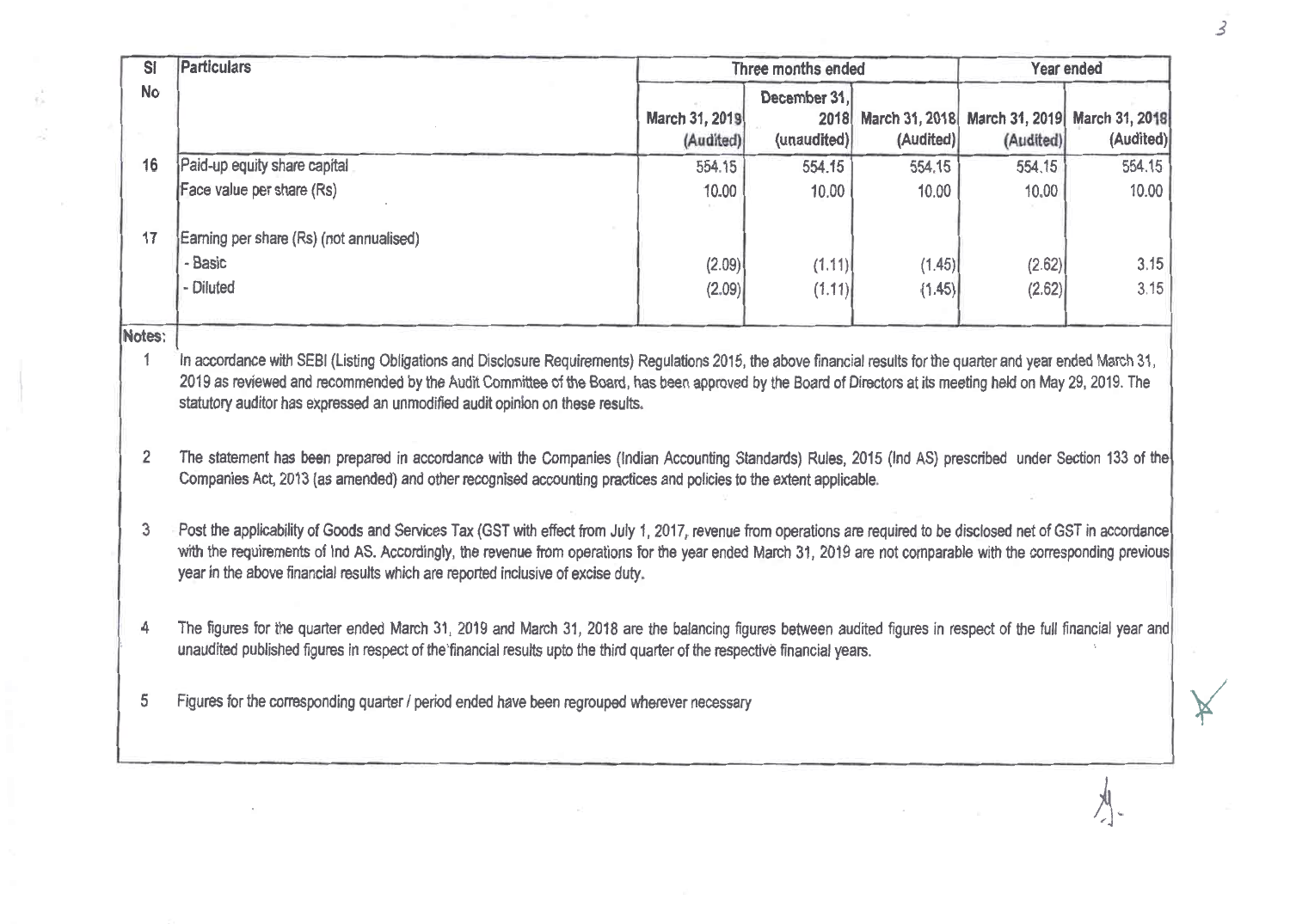| 6                       | <b>Statement of assets and liabilities</b> |           | Rs.in lakhs |
|-------------------------|--------------------------------------------|-----------|-------------|
|                         | <b>Particulars</b>                         | As at     | As at       |
|                         |                                            | 31-Mar-19 | 31-Mar-18   |
|                         | <b>ASSETS</b>                              |           |             |
| 1                       | <b>Non-current assets</b>                  |           |             |
| a                       | Property, plant and equipment              | 3,380.73  | 2,673.41    |
| b                       | Capital work in progress                   |           | 165.18      |
| С                       | <b>Investment Property</b>                 |           |             |
| d                       | Goodwill                                   |           |             |
| e                       | Other Intangible assets                    | 7.85      | 18.03       |
| f                       | Intangible Assets under development        |           |             |
| ŷ                       | Biological Assets otherthan bearer plants  |           |             |
| ħ                       | <b>Financial Assets</b>                    |           |             |
|                         | (i) Investments                            | 46.18     | 2.41        |
|                         | (ii) Trade Receivables                     |           |             |
|                         | (iii) Loans                                | 159.68    | 95.87       |
|                         | (iv) Others                                |           |             |
| ÷                       | Deferred tax Assets                        |           |             |
| j                       | Other non current assets                   | 2.46      | 149.81      |
|                         | <b>Non-current assets</b>                  | 3,596.90  | 3,104.71    |
| $\overline{\mathbf{2}}$ | <b>Current assets</b>                      |           |             |
| a                       | Inventories                                | 3,542.40  | 5,590.38    |
| b                       | <b>Financial Assets</b>                    |           |             |
|                         | (i) Investments                            |           |             |
|                         | (ii) Trade receivables                     | 1,569.37  | 1,397.77    |
|                         | (iii) Cash and cash equivalents            | 31.68     | 554.77      |
|                         | (iv) Bank balances other than above        | 1,42      | 1.37        |
|                         | (v) Loans                                  |           |             |
|                         | (vi) Others                                |           |             |
| C                       | Other Current assets                       | 327.26    | 333.09      |
|                         | <b>Current assets</b>                      | 5,472.13  | 7,877.38    |
|                         |                                            |           |             |
|                         | <b>Total Assets</b>                        | 9,069.03  | 10,982.09   |

and the state of the

 $\mathbf{t}$ 

 $\sim 10^{10}$ 

 $\bar{z}$ 

×y il

 $\bar{z}$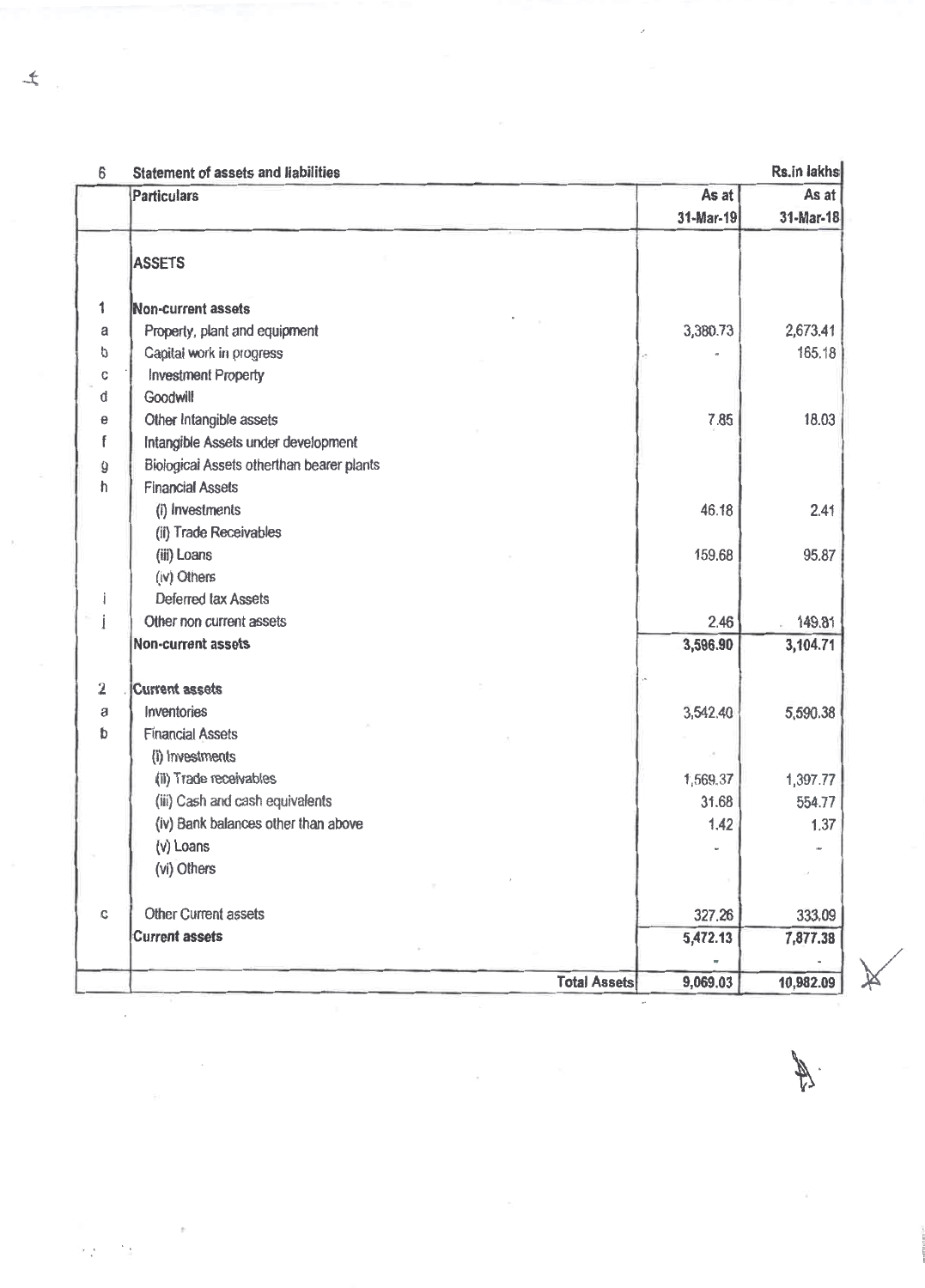|                | <b>Particulars</b>                                                                       | As at     | As at     |
|----------------|------------------------------------------------------------------------------------------|-----------|-----------|
|                |                                                                                          | 31-Mar-19 | 31-Mar-18 |
|                | <b>EQUITY AND LIABILITIES</b>                                                            |           |           |
|                |                                                                                          |           |           |
|                | <b>Equity</b>                                                                            |           |           |
| a              | Equity share capital                                                                     | 554.14    | 554.14    |
| b              | <b>Other Equity</b>                                                                      | 2,747.34  | 2,887.69  |
|                |                                                                                          | 3,301.48  | 3,441.83  |
| 1              | <b>Non-Current Liabilities</b>                                                           |           |           |
| a              | <b>Financial Liabilities</b>                                                             |           |           |
|                | (i) Borrowings                                                                           | 969.55    | 727.26    |
|                | (ii) Trade payables                                                                      |           |           |
|                | Total outstanding dues of micro enterprises and small enterprises                        |           |           |
|                |                                                                                          |           |           |
|                |                                                                                          |           |           |
|                | Total outstanding dues of creditors otherthan micro enterprises and small<br>enterprises |           |           |
|                | (iii) Other financial liabilities (Otherthan those specified (b) below)                  |           |           |
| b              | Provisions                                                                               |           |           |
| с              | Deferred tax liabilities (Net)                                                           | 245.65    | 295.37    |
| d              | Other non-current liabilities                                                            |           |           |
|                | <b>Non-Current Liabilities</b>                                                           | 1,215.20  | 1,022.63  |
| $\overline{2}$ | <b>Current liabilities</b>                                                               |           |           |
| a              | <b>Financial Liabilities</b>                                                             |           |           |
|                | (i) Borrowings                                                                           | 3,123.19  | 5,090,08  |
|                | (ii) Trade payables                                                                      |           |           |
|                | Total outstanding dues of micro enterprises and small enterprises                        |           |           |
|                |                                                                                          |           |           |
|                |                                                                                          | 128.87    | 4.52      |
|                | Total outstanding dues of creditors otherthan micro enterprises and small                |           |           |
|                | enterprises                                                                              | 696,35    | 720.89    |
|                | (iii) Other financial liabilities (other than those specified in (c)                     | 321.14    | 331.55    |
| $\mathfrak b$  | Other current liabilities                                                                | 282.80    | 361.59    |
| C              | Provisions                                                                               |           | 9.00      |
|                | <b>Current liabilities</b>                                                               | 4,552.35  | 6,517.63  |
|                |                                                                                          |           |           |
|                | <b>Total Equity and Liabilities</b>                                                      | 9,069.03  | 10,982.09 |

 $\hat{\mathcal{C}}$ 

 $\tilde{\nu}_i$ 

 $\sim$   $\alpha$ 

 $\mathbb{Z}$ 

 $\overline{P}$